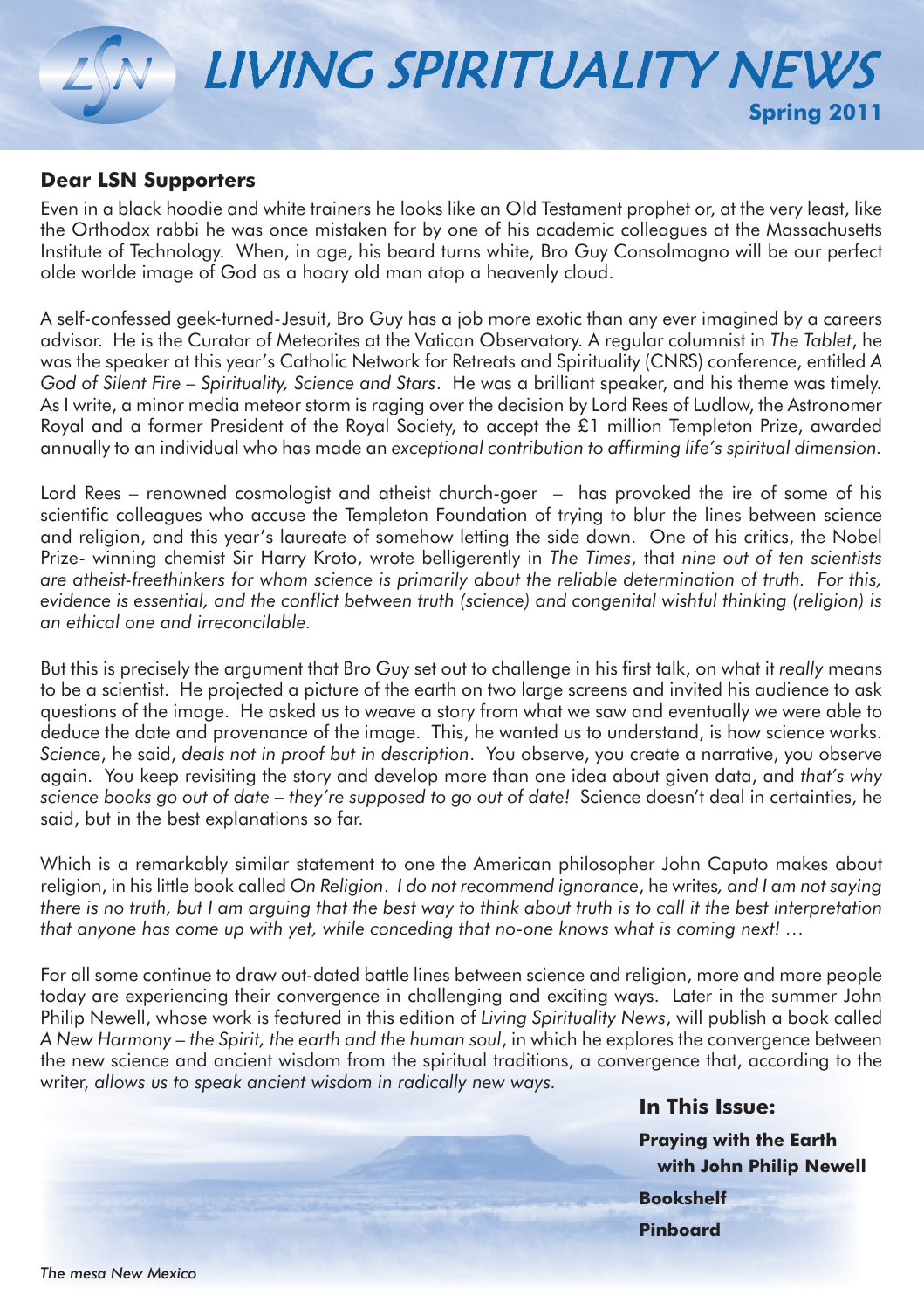In January this year the *Guardian* Science correspondent, Alok Jha, reported on an annual survey by a web magazine called *Edge.* The magazine invites scientists, philosophers and artists to contribute a key idea. The Director of the Massachusetts Institute of Technology's Centre for Bits and Atoms (www. cba.mit.edu) is Professor Neil Gershenfeld. I don't know if he and Bro Guy have ever worked together, but he too wants people to know that *truth is just a model. The most common misunderstanding about science,* he says, *is that scientists seek and find truth*. *They don't – they make and test models. Building models is very different from proclaiming truths. It's a never-ending process of discovery and refinement, not a war to win or destination to reach.*

And exactly the same can also be said of religion.

Go well

### **Eley**

### **Praying with the Earth – in conversation with John Philip Newell**

One of the happy bonuses of joining LSN came in the early weeks of my appointment when I spent a few days in Scotland with Ali and John Philip Newell. Ali was one of those who interviewed me for the post and even in those rather formal circumstances, the conversation quickly became animated and inspiring. A series of conversations since, in the sunshine yellow kitchen of their Edinburgh flat, has seen both a lovely friendship and a valued professional exchange develop between us. So it was entirely appropriate that when I spoke to John Philip – poet, scholar and teacher – about his new book and cd, we sat by the range in that yellow kitchen as he described how the new works had evolved. *Praying with the Earth – A Prayer Book for Peace* is the third in a series of beautifully produced, richly illuminated, hard-back prayer books, and will be published later in the summer by Canterbury Press. An accompanying cd, *Chanting for Peace – Praying with the Earth*, is John Philip's second collection of meditative chants and prayers and is available now through his website www. johnphilipnewell.com. What follows is a small fragment of a fascinating, wide-ranging interview, which you can read in full on the LSN website www.livingspirituality.org.uk. A hard copy of the entire interview is available from the LSN office for those without internet access, and we also have a number of John Philip's earlier books available to buy.

John Philip's new theological/spirituality book, *A New Harmony – The Spirit, the Earth and the Human Soul* will also be published in the summer. He began by describing how he and Ali had come to work closely each summer with Rabbi Nahum Ward-Lev, and Rahmah Lutz, a Sufi Muslim teacher, at the Casa del Sol, a small retreat centre within the Ghost Ranch complex in New Mexico ...

JPN ... over several summers at the Ghost Ranch, as we prayed every day at the rising of the sun over the mesa in the desert, and again at sunset, I began to include words from the Koran and words from the Hebrew scriptures, together with words of Jesus, usually from St Matthew's Gospel. I noticed how significant that was for my own heart, and began to hear from other people just how important it was, in the context of prayer especially, to hear words from the Koran. We often hear words from the Hebrew scriptures, of course, but to hear these collections of words – not just studying them but allowing them to be part of our prayer – represented quite a shift of heart for many of us. So then, observing how important this was for me, and for many others, I felt that I should work on a book that would make that offering more broadly ... And to do this discipline of not only hearing but incorporating [these words] into our prayer is, I believe, part of the transforming of the sense of relationship between our traditions that can be a part of contributing to peace among us as nations. If there's not peace within the household of Abraham, there cannot possibly be peace among us as nations.

#### EMcA: I'm interested in what you gleaned from listening to your colleagues speak – were they consciously sharing insights into the Christian tradition or were you picking up something at a deeper level than was simply there in what they were saying?

JPN: Yes! Very much the latter. They are both beautifully wise but profoundly humble people so they wouldn't have assumed that they had anything to teach me about Jesus. A part of our arrogance within the Christian tradition has sometimes been to assume that Jesus is ours, and I think that through Nahum and Rahmah I've come to see more clearly that Jesus is the world's and that we've been untrue to our great treasure to claim that he is limitedly ours ...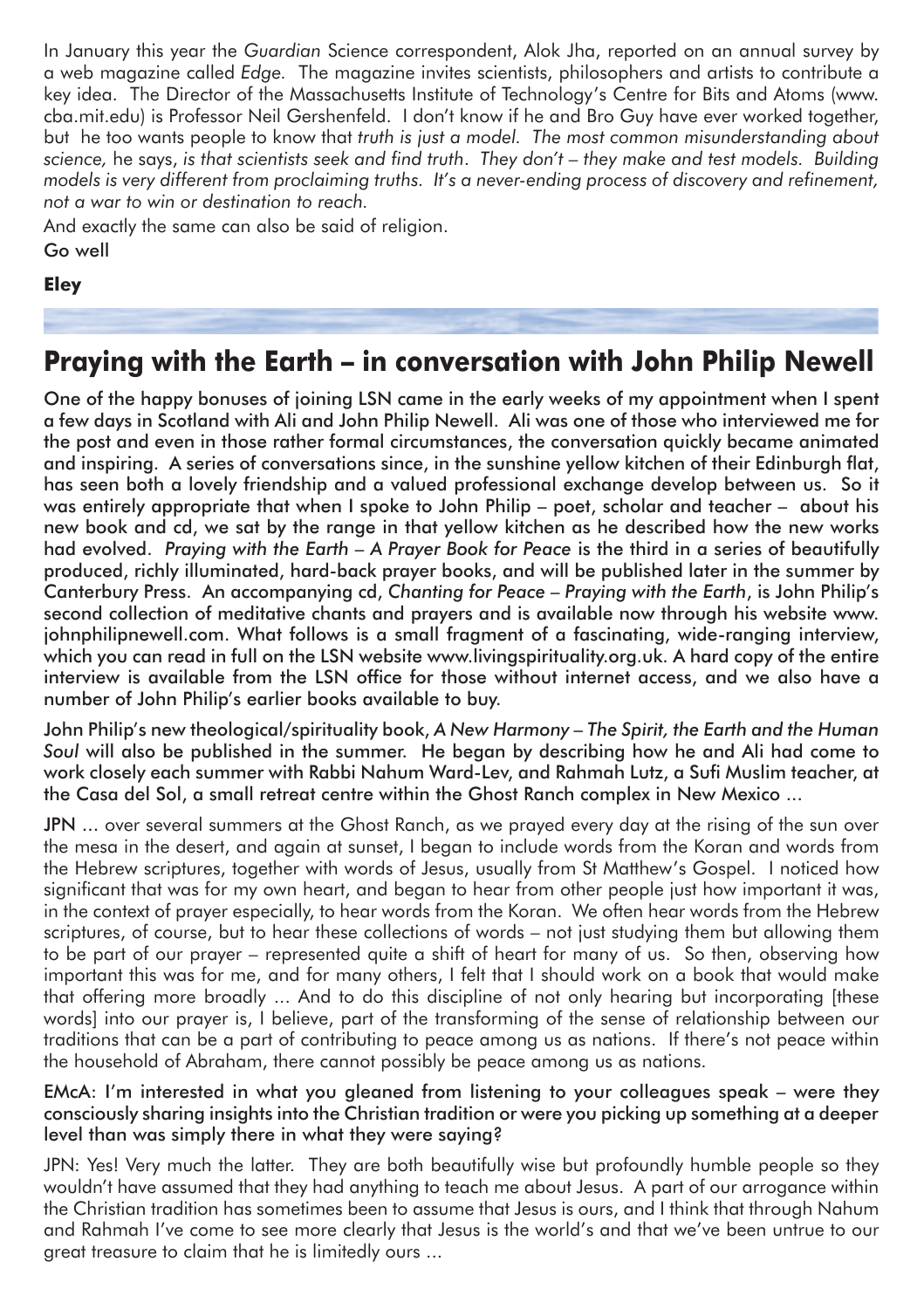#### EMcA: In terms of the process that led to the book, how did you work?

JPN: I very much began by reading, the Koran, and in the Hebrew tradition, the Psalms. Then I chose to concentrate on one voice, one glimpse into the Jesus tradition, so I drew from Matthew's gospel, to try to get a consistency. So that's where the project began. I read these texts with an eye to what are the words we can bring into prayer, and bring into relationship between these three parts of the household. And then, at the same time, I was looking for an overall structure for the book and I chose to structure it in terms of the Beatitudes of Jesus, so I allowed one of the major themes to characterise each day of the week, and then, in relation to that, I began to write the prayers ...

### EMcA: Did you write sequentially through the days and through the times of the day?

JPN: Absolutely! I'm a real plodder when it comes to writing so I began with the opening prayer of Sunday morning and ... that's how I write. It's not as if I get inspiration half way through a walk and rush home thinking 'That's the prayer! It's perfect for Wednesday!'

#### EMcA: Is there any aspect of that?

JPN: No, not for me. I love my writing time, and my time of greatest clarity is early in the morning. I really love the stillness and clarity of the morning and for me it's a matter of being faithful to that time and to that discipline and showing up at the desk, repeating the words from scripture within myself, meditating, and then just being aware of what words begin to emerge.

#### EMcA: So is there no line between your devotional practice and your creative habits? Is your writing your prayer and vice versa?

JPN: Yes, I find that especially when I'm writing prayer books. When I'm writing theology or prose spirituality there is a bit more of a gap. I still absolutely honour the early morning practices of stillness and meditation and if I neglect those in a day then I know that my creativity and wisdom and sense of presence suffers for it. But this is one of the things that I love about writing prayer books, that it is absolutely woven together with my own practice of prayer and meditation and for me prayer is the poetry of the soul. One of the things I experience in looking at prayers that I've written is that after the creative process, when I read and use these prayers, I often truly don't recognise them as mine. Of course there are things I remember about the writing, but my experience again and again in relation to prayers is that they are ours – they come from a place within us and I happen to have been the scribe, not in the sense of them being dictated, for I know I wrestle, form and reshape words, but that is my experience of prayer in a way it is not with prose. When I read prose that I have written I know it's my work.

#### EMcA: One of the things I enjoyed about the prayers is that there's an honesty about the difficulties in these relationships, and there's a very strong strand of forgiveness running through the collection. When peace does seem so elusive, and no matter how optimistic we are one day, the next day in the news there's some great new atrocity. How do you keep the vision for peace alive?

JPN: I think there are a couple of things. One is that I firmly believe the pathway to peace, and to a new harmony – a new sense of inter-being and inter-relationship – the pathway forward, the pathway to transformation, is one that includes in it as integral and essential a naming of our brokenness and a never-forgetting just how deeply divided we are, never forgetting the depths of violence that are within the history of our nationhood, within our traditions and within our own hearts. Naming that, confronting that in our prayers, bringing it into our consciousness is, for me, an essential part of the way forward. There is no leaping ahead to transformation by trying to downplay or deny just how broken we are. So that's one very essential aspect of the journey, and I think that prayer can do that; without beating ourselves up, without going into the sort of paralysis that some confessional practices do.

The other thing that I would say is this ... I was with some university students the other day in Florida and we were talking about some of these themes and there was a young Jewish woman present. She said *Is this not just a pipe dream to talk about peace and to envisage peace?* It was an important question, but what I tried to say to her in response is that the peace towards which we are working and being invited to give ourselves to as part of the transformation, that peace, I do not see as a static reality, but unfortunately some of our imagery and words around peace – peace on earth, or the coming of the Kingdom of God, for example – have sometimes given us a very static approach to peace. But this is not our experience in life. In the most important relationships of our lives, or in the journey of any day, what is it that enables us to experience and to know peace within ourselves and between ourselves? Every relationship, whether individual and intimate, whether collective, vast and national, is forever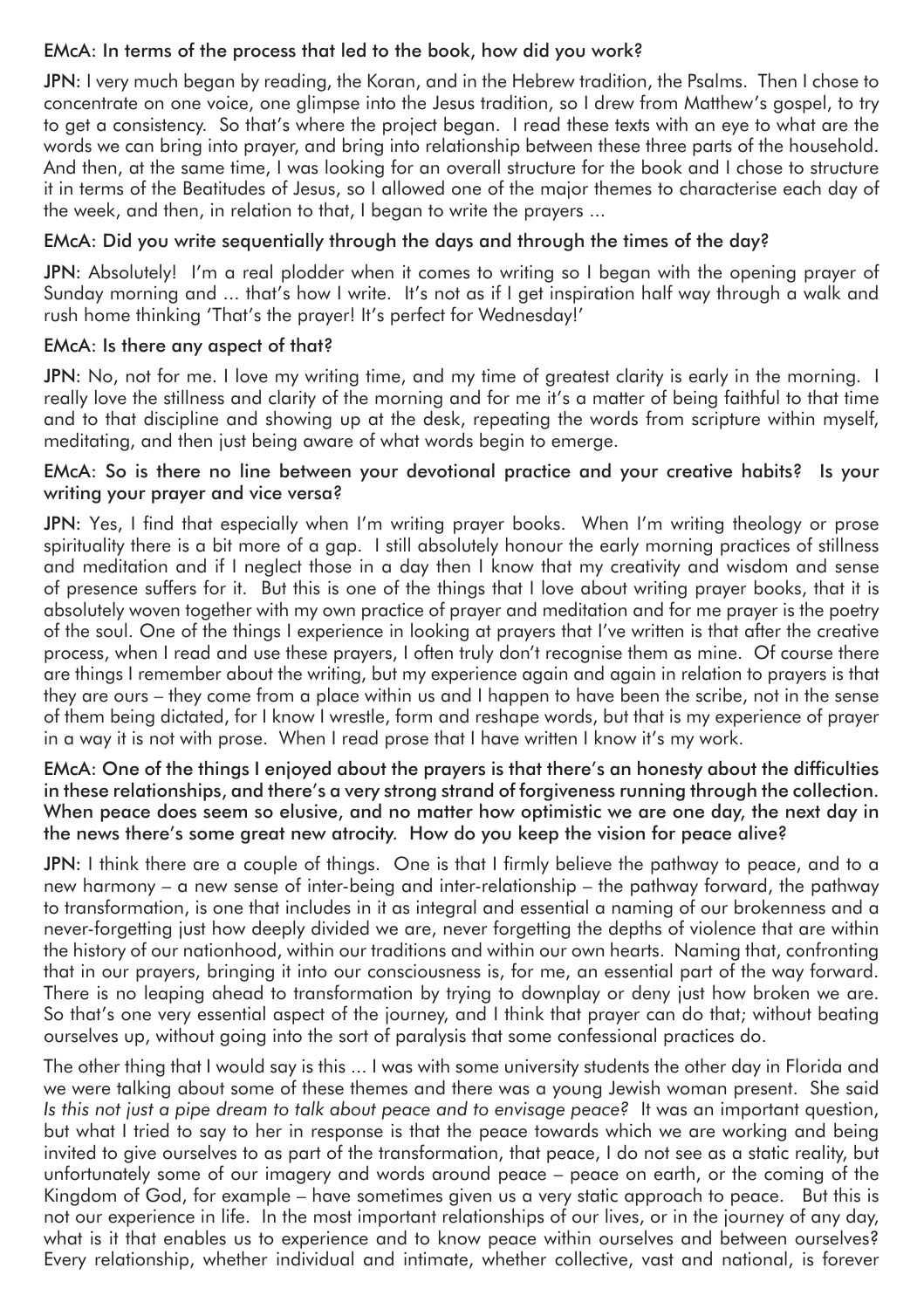unfolding and in the heart of every moment, the invitation is to peace, so that the doorway to peace is right here, is right now, is always in the midst of any moment, in any relationship, and we're always being asked to be faithful to what will enable peace and what will enable the deep oneness we bear within us, and from which we've all come, to be born anew in our lives.

But when we do have these expressions and experiences of peace, it's not fixed, it's not static, so the next moment we can topple back into lack of forgiveness or resentment or violence, so peace is something that we have to forever choose.

| Not because                                    |  |
|------------------------------------------------|--|
| we have made peace this day.                   |  |
| Not because                                    |  |
| we have treated the other as our self.         |  |
| Not because                                    |  |
| we have walked the earth with reverence today  |  |
| but because there is mercy                     |  |
| because there is grace                         |  |
| because your Spirit has not been taken from us |  |
| we come                                        |  |
| still thirsting for peace                      |  |
| still longing to love                          |  |
| still hungering for wholeness.                 |  |
|                                                |  |

*Thursday evening prayer, Praying with the Earth, used with permission.*

# **Alister Hardy Society Event**

On Saturday 11th June the Alister Hardy Society is hosting a conference in London to explore how spiritual/religious experience helps towards understanding and compassion. The speakers will be Marcus Braybrooke, President of the World Congress of Faiths, Greg Barker, Director of the Alister Hardy Religious Experience Research Centre, and Eley McAinsh, whose talk is called *From Contemplation to Compassion.* For full details please see the LSN website, contact Win Kennedy in the office, or John Franklin of the Alister Hardy Society, 020 8858 4750 or johnfranklin35@hotmail.com. LSN supporters are eligible for the reduced rate of £20 so please request this when you fill in your booking form.

# **Farewell to Olive Tallack**

Friends will be sad to know of the death of Olive Tallack on the Feast of the Epiphany, in hospital in Worthing, following a fall before Christmas. Olive was the last surviving Sister of the Farncombe Community, and an active member of the Fellowship of Prayer for Unity. Anthony Lovegrove, Chairman of the Trustees of the Fellowship writes: *Olive was born in Bethnal Green in 1923 and was proud of being an East Ender. In 1977, in mid-life, she joined the Farncombe Community, where she stayed until 1989, when the Community ended... It was always a joy to visit her and one came away delighted to have been able to share her faith, and experience her readiness to pray with Christians of all denominations, with whom she longed to give united praise.*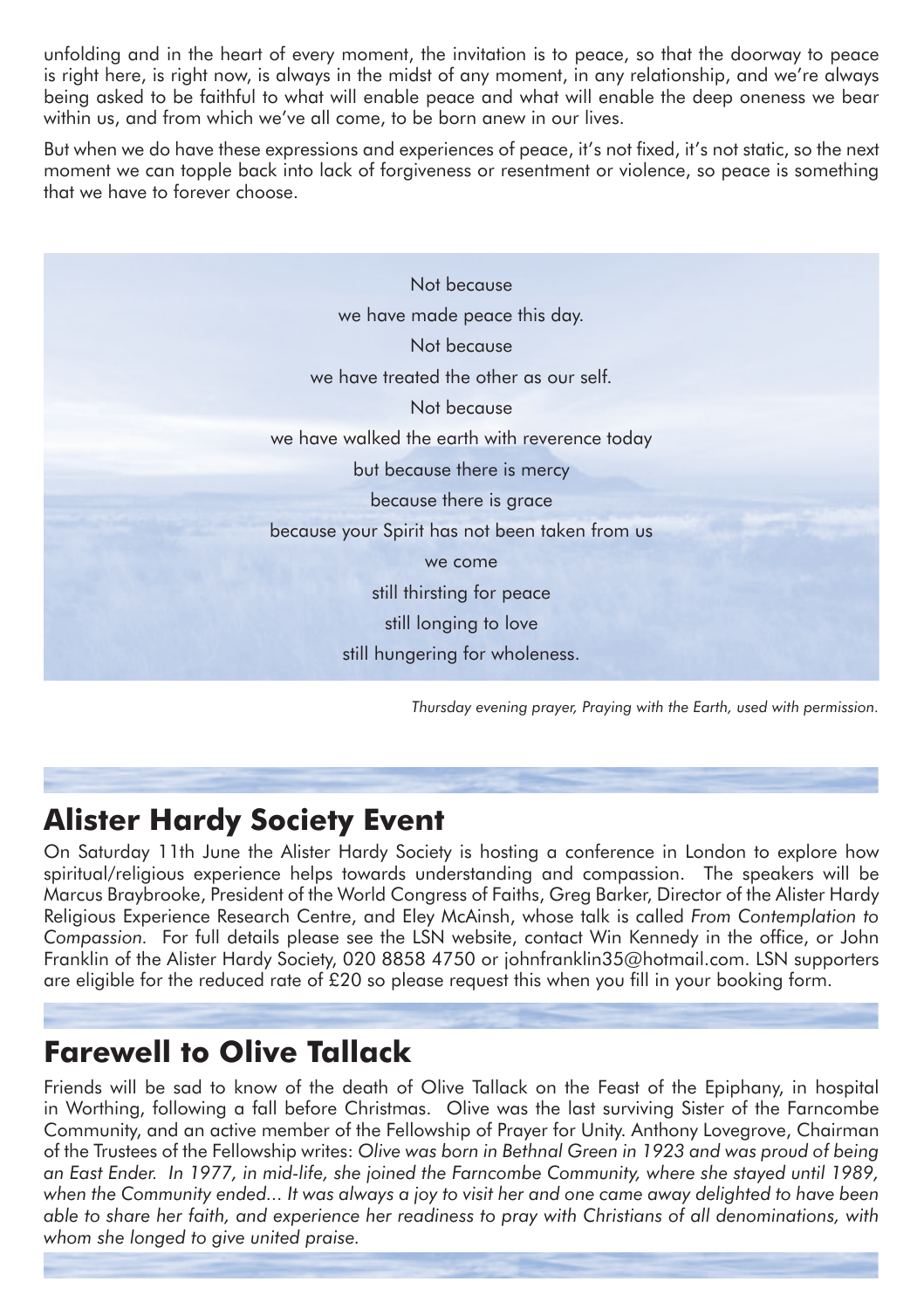# **New Scientist**

*Evolution's X-Factor, Instant Expert: Dark Matter, The New Soothsayers, Why Happiness is Catching, Mystery of the Celestial Renegades, Cosmic Coincidences, Extreme Empathy, Irreligious Minds, Before the Stars, Blueprint for a Better World* – just a sample of the extraordinary riches in a year's worth of back issues of the weekly journal *New Scientist*, kindly donated to the Library. Future issues will be added to the archive every few weeks and they're available for you to use in the library, or to borrow by post.

### **Blogs**

Thank you to the many people who responded to our enquiry about your use of blogs. It was helpful to know that only a very few of you make regular use of blogs as we've been wondering whether we should start our own. However, Sr Judith at Turvey Abbey finds them very useful and told us about the new Turvey Abbey blog at http://turveyabbey.org.uk/blog/, as well as listing some of her favourites: http://abbeyofthearts.com/abbey-blog/; http://paintedprayerbook.com/;

http://www.monasticsonajourney.blogspot.com/; http://sharonxx.wordpress.com/;

http://www.anchormast.com/; http://esperance-cib.over-blog.com/ (In French, but worth persevering with or translating); http://anunslife.org/blog/; http://www.praytellblog.com/

If you would like to recommend any favourite blogs, please email Win in the office.

# **Thank you, and thank you again ...**

First, a personal thanks from Eley for the many kind and concerned emails, notes and cards that you've sent in response to the news about the sudden termination of my contract to make the radio programme *Something Understood* and also on the death of my dear friend and spiritual director of many years, Sr Pia Buxton CJ. I've been touched and encouraged and am so grateful to you for taking the time to write. Nothing has emerged so far to replace that contract and I'm working full-time with LSN on a temporary basis, in the hope that a new part-time role might yet open up.

Second, a huge thanks from everyone at LSN for the many personal donations we've received in recent months. There's been a noticeable increase in the number of such gifts and, again, this is both touching and encouraging. We still seek a major donor to ensure the future of LSN, but in the meantime your care and generosity continues to make a significant difference to our ability to fulfil our aims and objectives.

# **Bookshelf**

Readers may be interested to know that wherever possible all the titles mentioned in the Bookshelf section of *Living Spirituality News* will now be available for borrowing from the Well Library. For further information contact the LSN office, or the Librarian, Barbara Merrifield, on 01908 242693, or library@thewellatwillen.org.uk

#### **Cynthia Bourgeault: Love is Stronger than Death – The Mystical Union of Two Souls** (Praxis Publishing £16.99)

This book by the author of *The Wisdom Jesus, Mystical Hope, The Wisdom Way of Knowing* and most recently *The Meaning of Mary Magdalene – Discovering the Woman at the Heart of Christianity*, is described by Andrew Harvey as *A lucid, brave, and significant contribution to the two deepest questions being asked by all seekers now: what really happens after death, and how can human relationships help us to achieve an initiation into divine human love?* And Bro David Steindl-Rast believes that *this love story deserves a place in every monastic library. It is an exploration of the monk's pursuit at its daring best.*  Bourgeault is, you may have noticed, one of my favourite contemporary writers, not least because she is always pushing the boundaries. This book is no exception.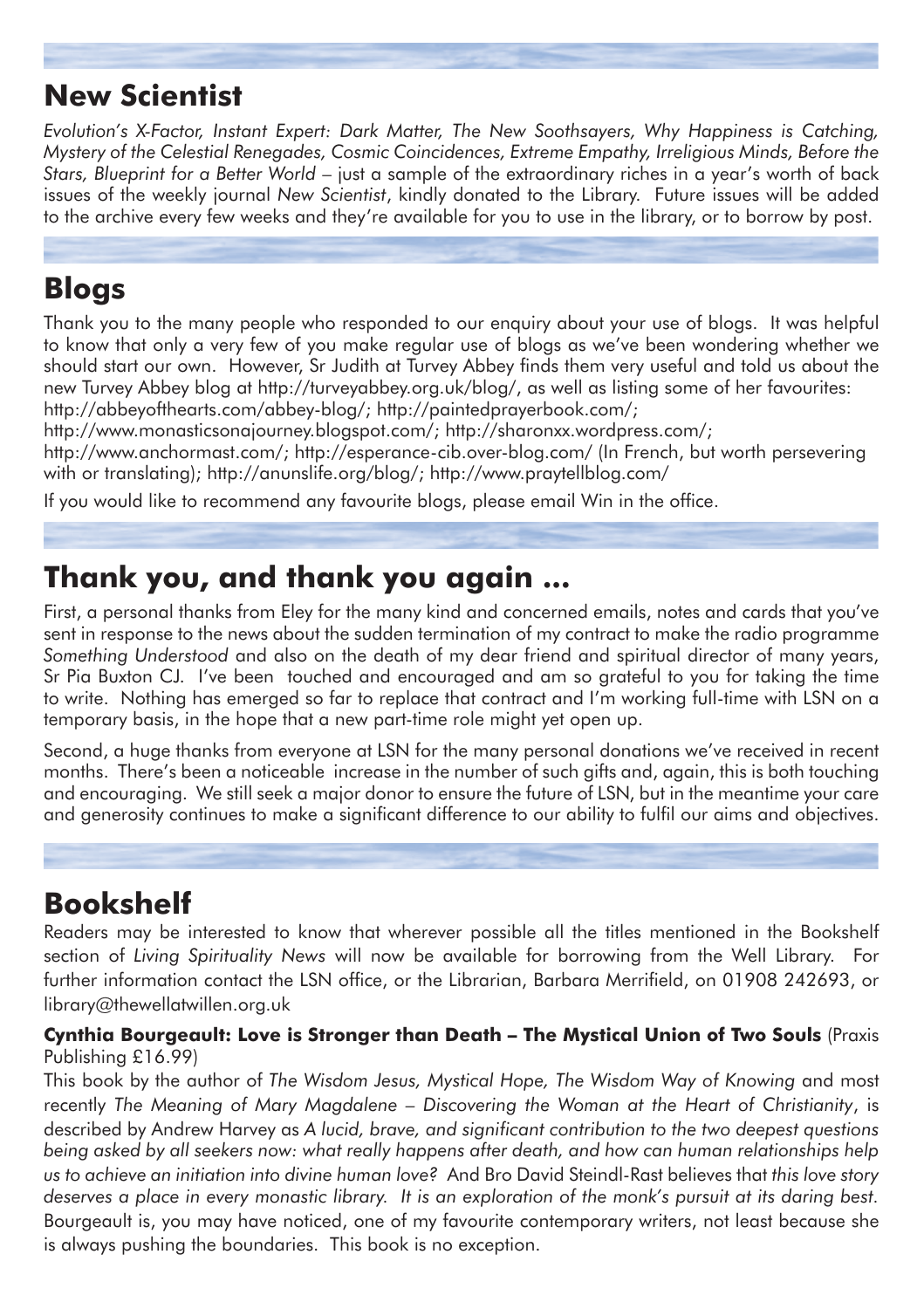**Tilden Edwards: Embracing the Call to Spiritual Depth – Gifts for Contemplative Living** (Paulist Press £11.99) This is a quietly helpful book. Unassuming, straightforward, deeply rooted in personal experience and wide-ranging scholarship, it draws together a number of strands in our growing awareness of the contemplative tradition and is particularly good on practice and on community. At first I thought it was simply a pulling together of scattered but well-known resources, but in fact it's much more than that – it really does what it says on the cover: it helps the reader to go deeper.

**Terry Eagleton: Reason, Faith and Revolution – Reflections on the God Debate** (Yale University Press £10.99) A wonderfully energetic, iconoclastic, funny and thought-provoking book, Prof Eagleton is a virtuoso defender of religion while sharing many of the militant atheist's – Ditchkins! – misgivings about the religious institution.

**S.T. Georgiou: The Isle of Monte Cristo – Finding the Inner Treasure** (Novalis £15.50) This is Steve Georgiou's third book of reflections drawn in large part from his friendship with the hermit poet Robert Lax. The underlying themes of the new collection are *agape* and *inwardness* and it's as full of wisdom, honesty, insight and charm as his earlier works. Whether he's writing of the frustrations of academic life, his unlikely finds on the beaches of Patmos and California, or his conversations with elderly Greek islanders, Georgiou's sensitivity to the mystical depths of everyday encounters, sights and discoveries is compelling and profound.

### **David Hay: God's Biologist – A Life of Alister Hardy** (DLT £24.99)

William Rees-Mogg wrote recently in *The Times* that this major new biography is *essential reading* for anyone interested in the question of why some scientists reject God as *irrelevant and unnecessary,* while others, like Alister Hardy, distinguished marine biologist and founder of the Religious Experience Research Unit, *believe that the influence of the spirit can be demonstrated by empirical facts.* Hardy was a thoroughly orthodox Darwinist, but unlike his one-time student, Richard Dawkins, he remained convinced of the social and political importance of paying attention to the spiritual dimension of our human experience.

**John Hick: Between Faith and Doubt – Dialogues on Religion and Reason** (Palgrave £12.99) A brilliant book! Hick explores questions concerning the nature of God, the authenticity of religious experience, the implications of neuro-science, life after death and cosmic optimism, and provides a huge amount of historical, philosophical and scientific detail. The dialogue format is contrived and occasionally clunky, but the book's content belies its modest size and what it loses in literary elegance it gains in clarity and accessibility.

### **Thomas Moore: Writing in the Sand – Jesus, Spirituality and the Soul of the Gospels** (Hayhouse £9.99)

*A book about Jesus which brackets out Christianity*, by the bestselling author of *Care of the Soul, Soul Mates* and my favourite*, The Soul of Religion*. A fresh, thought-provoking and helpful re-appraisal of the heart of the Gospels, which *abandons established readings and treads on pieties that are taken for granted*, as the author reconsiders the meaning of *the kingdom, the law of love and the work of healing*  for those who are more inclined to describe themselves as spiritual rather than religious.

**Other recent additions to the Library include: Edgelands – Journeys into England's True Wilderness** by Paul Farley and Michael Symmons Roberts, **Star Pilgrim**, a science fiction novel by Simon Small, **Out of the Darkness – from Turmoil to Transformation** by Steven Taylor, and **An Enlightened Philosophy – Can an atheist believe anything?** by Geoff Crocker

# **Pinboard**

**Advance Notice November 11-13: Centre for Radical Christianity, Sheffield: Reclaiming the Inheritance of Jesus with Marcus Borg.** Contact 0114 266 3613 or info@stmarkscrc.co.uk See www.stmarkscrc.co.uk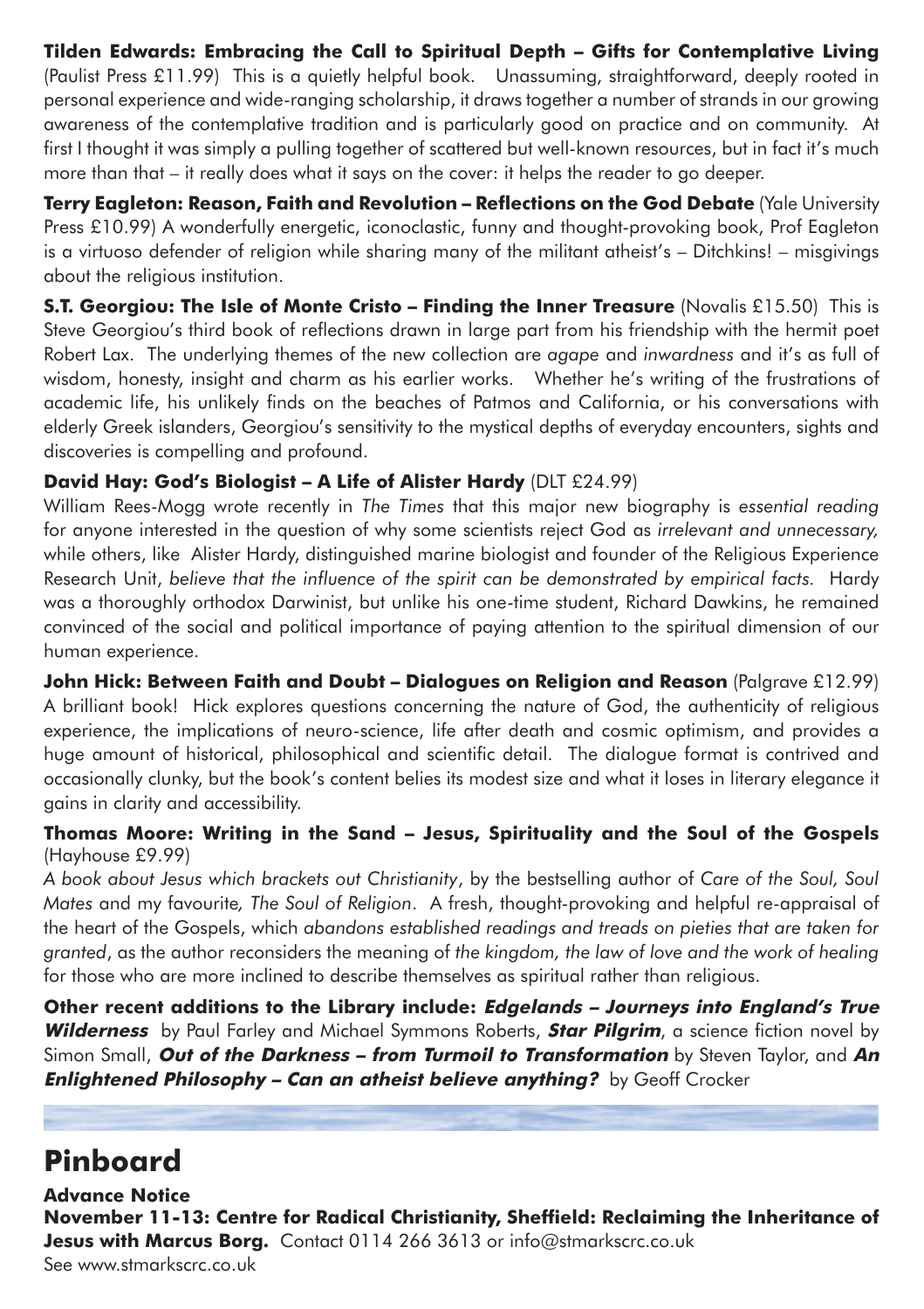### **May**

**3, 10, 17,24: Benedictine Centre for Spirituality, London: Benedict meets Ignatius**, four evenings looking at Discernment, Finding God in All Things, Praying the Gospel and Lectio Divina. Contact 020 8449 2499 or retreats@bcsuk.wanadoo.co.uk See www.benedictinecentreretreats.org.uk

**7: St Bede's Pastoral Centre, York: Etty Hillesum, A Life Transformed – A journey, in the Darkest of Times, from Chaos to Beauty with Patrick Woodhouse.**

Contact 01904 464900 or admin@stbedes.org.uk See www.stbedes.org.uk

**13-16: Glastonbury: This Sacred Realm.** A Mayflower pilgrimage study tour visiting Glastonbury, Wells, Priddy and Stanton Drew, with Tom Bree, Julia Cleave, John Martineau and Gordon Strong. Contact Jane May 01865 407680 or janedmay@btinternet.com

**17-20: St Beunos, N Wales: Sexuality and Spirituality with Andrew Walker.** Exploring the interface between sexuality and spirituality and its implications, personal and professional, and for the church. Contact secretary@beunos.com or 01745 583444 See www.beunos.com

**23-24: Cathedral of the Isles, Isle of Cumbrae: Poetry Retreat on theme of earth, air, fire and water, with Alwyn Marriage.** Contact The Warden, The College of the Holy Spirit, on 01475 530353 or cathedral\_cumbrae@btconnect.com

**27-29: Turvey Abbey, Beds: Meister Eckhart – Inner Silence and Awakening.** A contemplative Christian-Buddhist weekend meditating with Eckhart's texts through the medium of Lectio Divina. Contact Sr Lucy 01234 881432 or info@turveyabbey.org.uk See www.turveyabbey.org.uk

### **June**

**7, 8: Westminster Cathedral Hall: The Wisdom Jesus with Cynthia Bourgeault,** one evening and one day event, organised by Silence in the City.

Contact 020 7252 2453 or 020 7231 6278 See www.silenceinthecity.org.uk

**9: St Bede's Pastoral Centre, York: Grasping God's Garment in the Void with Sharon Stinson.** A day retreat exploring the poetry of Denise Levertov. Contact 01904 464900 or admin@stbedes.org.uk See www.stbedes.org.uk

**18: Ignatian Spirituality Centre Glasgow: Becoming the place we pray in – living the new cosmology with Julia Ling and guest contributors.**

Contact admin@iscglasgow.co.uk or 0141 354 0077 See www.iscglasgow.co.uk

**18: Tabor Carmelite Retreat House, Preston: Walking on the Edge**. When religious structures no longer offer meaning or support, with the Tabor Retreat Team.

Contact 01772 378030 or tabor@carmelite.net See www.tabor-preston.org

**21-23 and 24-26: Minsteracres, County Durham: Spirituality Today and the Fate of the Earth Tomorrow – Exploring the Legacy of Thomas Berry, with Stephen Dunn.** Contact 01434 673248 or info@minsteracres.org See www.minsteracres.org

**23: Sisters of St Andrew, Edenbridge, Kent: Rediscovering the Spirituality of the Way,** a quiet pilgrim day, walking in silence, wonder and prayer with Marie-Christine Berg. Contact 01342 850 388 or thecentre@sisters-of-st-andrew.com See www.sisters-of-st-andrew.com

**24-26: Carmelite Priory, Boars Hill, Oxford: Faith, Hope and Love in Practice with Ravi Ravindra.** A Wrekin Forum weekend. Contact Marolyn Burgess on 01707 891286 or marolyn.burgess@ntlworld.com See www.wrekinforum.org

**24-26: Holland House, Worcestershire: Living the Poem with Nicola Slee and Rosie Miles** - a writing poetry weekend for men and women.

Contact Gillian Limb on 01962 867374 or glimb@freenetname.co.uk

25: Aylesford Priory, Kent: Words of the Spirit, a practical workshop exploring a variety of Christian poets and expressing our own spirituality in poetry, with Elena White and Judith Dimond. Contact 01622 717272 or retreat@thefriars.org.uk See www.thefriars.org.uk